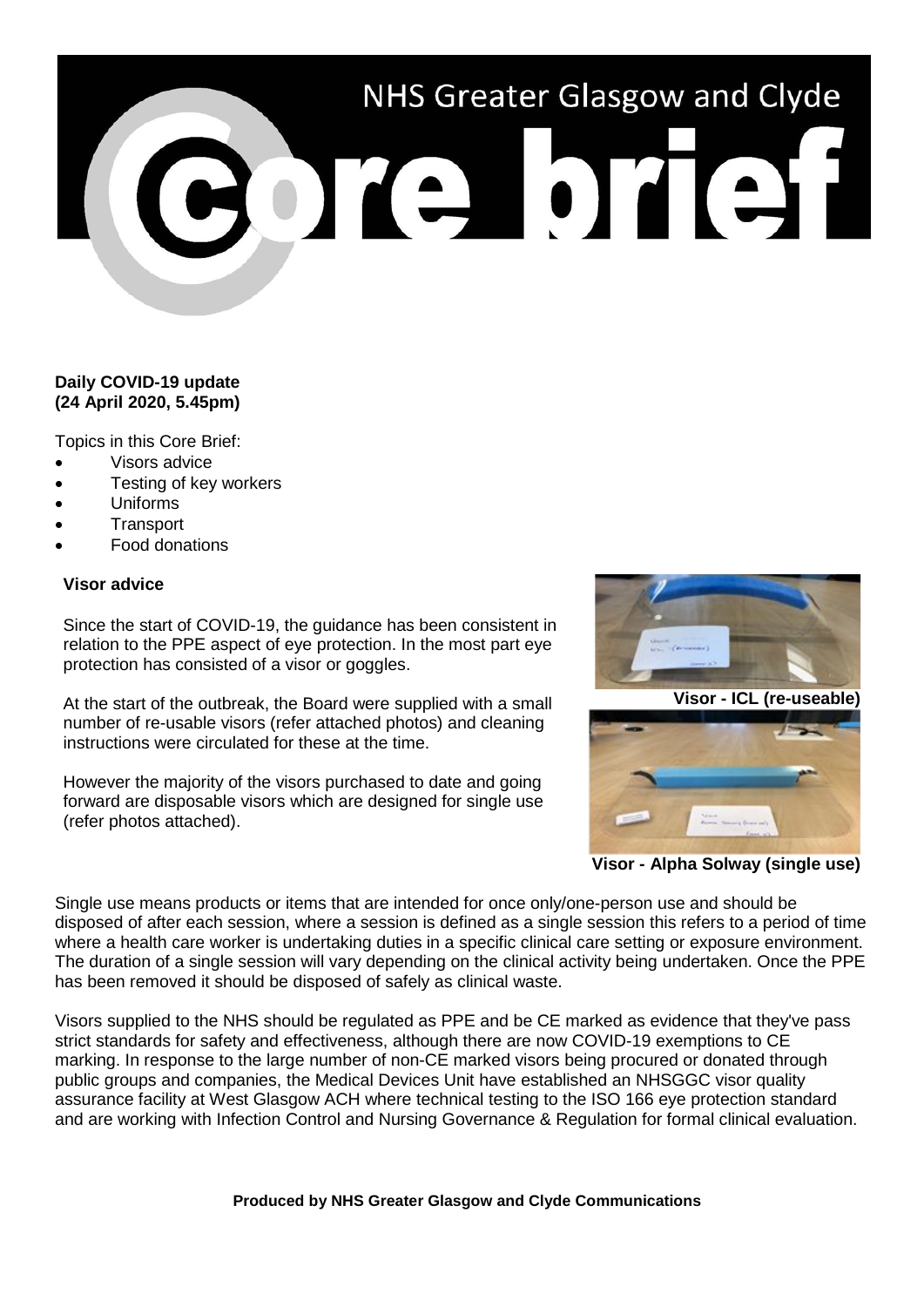Staff should forward any enquiries coming through public channels to this email address: [covid-](mailto:covid-19@ggcprocurementcustomerservices.zendesk.com)[19@ggcprocurementcustomerservices.zendesk.com](mailto:covid-19@ggcprocurementcustomerservices.zendesk.com) in the first instance.

## **Testing of key workers**

The national announcement yesterday by Matt Hancock, Secretary of State for Health and Social Care, to expand testing to include all essential workers in England will extend to Scotland in due course. In the meantime, health and social care staff in Greater Glasgow and Clyde, including GPs and dentists, community pharmacists and care home staff, should continue to access testing for staff and household contacts through the line management referral form [eform available here.](https://forms.office.com/Pages/ResponsePage.aspx?id=veDvEDCgykuAnLXmdF5JmgW9YoY5w-BDlHK7ghonYUBUREhYMVBENDNBTzNYMU9GT0E4UkJDV0wySyQlQCN0PWcu)

### **Uniforms**

In a previous Core Brief the Chief Executive provided a link to [Keeping COVID-19 out of your home](https://www.nhsggc.org.uk/media/259960/320740_1_0_covidouthome_screen.pdf) which includes really useful tips to keep you and your household safe, both physically and mentally.

As a reminder guidance states that staff should not travel to work in their uniforms. In relation to COVID-19 it states that this is more to do with public perception than the actual risk of spreading the virus.

At the end of your shift you should change into your own clothes and take your uniform home in a disposable plastic bag, which should be put into your household waste stream. Uniforms should be:

- washed separately from other items
- in a load not more than half the machine capacity
- at the hottest temperature appropriate for the fabric, then ironed or tumbled-dried

We recognise that community health workers may be unable to do this and therefore you should remove your uniform when you get home and place this in the washing machine and then wash your hands.

The single most important step staff can take to reduce the risk of spreading the coronavirus is to wash their hands and forearms thoroughly at the end of their shift and when they get home.

#### **Transport**

SPT are making a number of changes to supported bus services from Monday 27 April. This will result in some services being altered/withdrawn.

Can staff please regularly check on the [Hot Topics area of StaffNet](http://www.staffnet.ggc.scot.nhs.uk/Corporate%20Services/Communications/Hot%20Topics/Pages/comms_Transportupdates_mb200320.aspx) for any changes that may affect their journey.

#### **Food donations**

Over the last few weeks we have all been surprised and overwhelmed by the generosity of the public providing donations for patients and staff.

From individuals to businesses and charity organisations all types of services have been donated to staff and it has been greatly appreciated.

However, donations of food, especially "chilled" and "hot" carry a risk and we want staff to think before they accept and consume any type of food that is delivered direct to an individual ward or department.

Donated food doesn't come with the same protection as food prepared on site by our catering staff, therefore, when you consume this type of food you do so at your own risk.